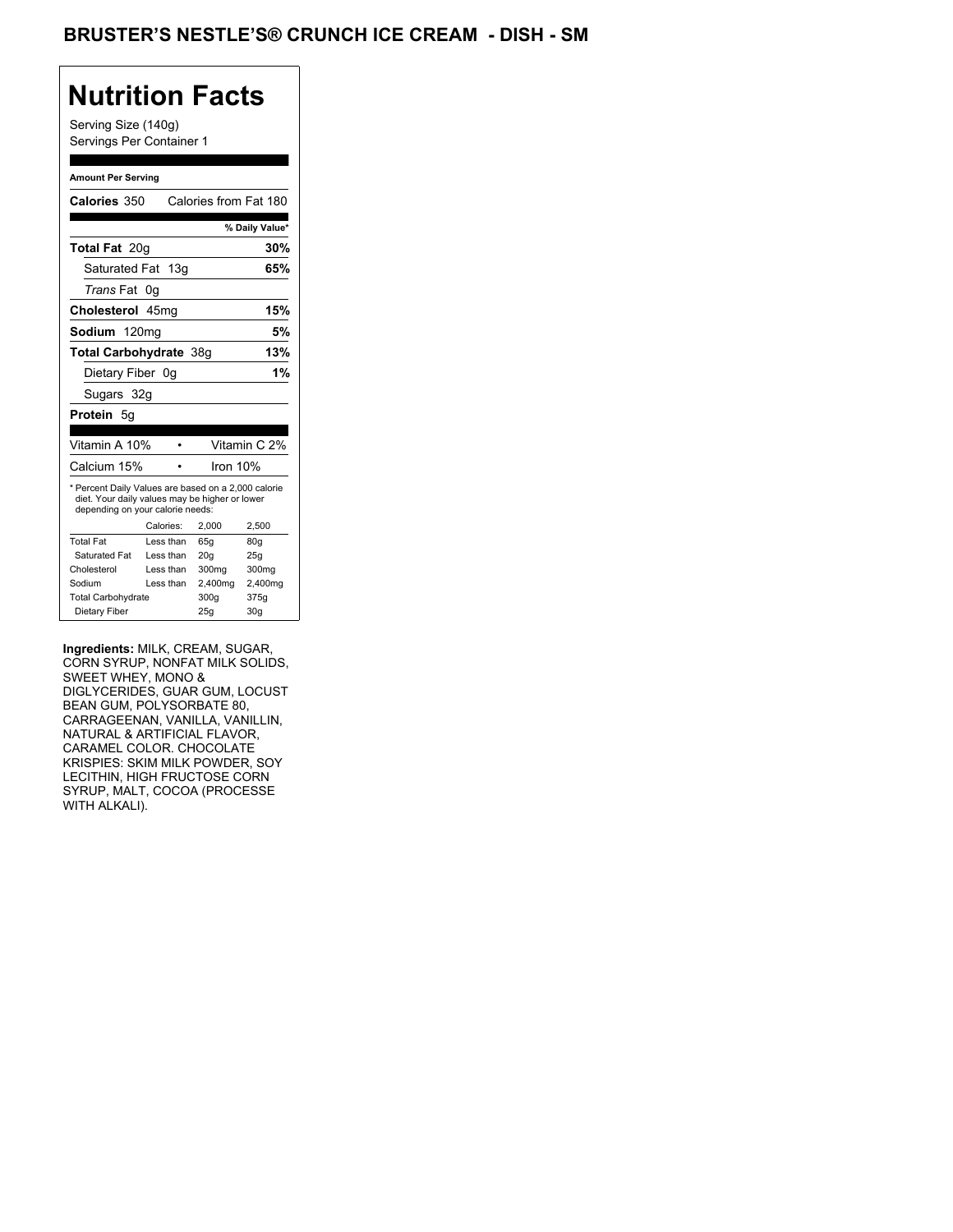## BRUSTER'S NESTLE'S® CRUNCH ICE CREAM - DISH - REG

# Nutrition Facts

Serving Size (210g) Servings Per Container 1

#### Amount Per Serving

| Calories 520                                                                                                                              |                  | Calories from Fat 260 |                |
|-------------------------------------------------------------------------------------------------------------------------------------------|------------------|-----------------------|----------------|
|                                                                                                                                           |                  |                       | % Daily Value* |
| Total Fat 29q                                                                                                                             |                  |                       | 45%            |
| Saturated Fat 19g                                                                                                                         |                  |                       | 97%            |
| Trans Fat                                                                                                                                 | 0g               |                       |                |
| Cholesterol                                                                                                                               | 65 <sub>mq</sub> |                       | 22%            |
| Sodium 180mg                                                                                                                              |                  |                       | 7%             |
| Total Carbohydrate 57g                                                                                                                    |                  |                       | 19%            |
| Dietary Fiber 0g                                                                                                                          |                  |                       | 1%             |
| Sugars 47g                                                                                                                                |                  |                       |                |
| Protein 7q                                                                                                                                |                  |                       |                |
|                                                                                                                                           |                  |                       |                |
| Vitamin A 15%                                                                                                                             |                  |                       | Vitamin C 4%   |
| Calcium 25%                                                                                                                               |                  | Iron 15%              |                |
| * Percent Daily Values are based on a 2,000 calorie<br>diet. Your daily values may be higher or lower<br>depending on your calorie needs: |                  |                       |                |
|                                                                                                                                           | Calories:        | 2,000                 | 2,500          |
| <b>Total Fat</b>                                                                                                                          | Less than        | 65q                   | 80q            |
| Saturated Fat                                                                                                                             | Less than        | 20q                   | 25q            |
| Cholesterol                                                                                                                               | Less than        | 300mg                 | 300mg          |
| Sodium                                                                                                                                    | Less than        | 2,400mg               | 2,400mg        |
|                                                                                                                                           |                  |                       |                |
| <b>Total Carbohydrate</b>                                                                                                                 |                  | 300g                  | 375g           |

Ingredients: MILK, CREAM, SUGAR, CORN SYRUP, NONFAT MILK SOLIDS, SWEET WHEY, MONO & DIGLYCERIDES, GUAR GUM, LOCUST BEAN GUM, POLYSORBATE 80, CARRAGEENAN, VANILLA, VANILLIN, NATURAL & ARTIFICIAL FLAVOR, CARAMEL COLOR. CHOCOLATE KRISPIES: SKIM MILK POWDER, SOY LECITHIN, HIGH FRUCTOSE CORN SYRUP, MALT, COCOA (PROCESSE WITH ALKALI).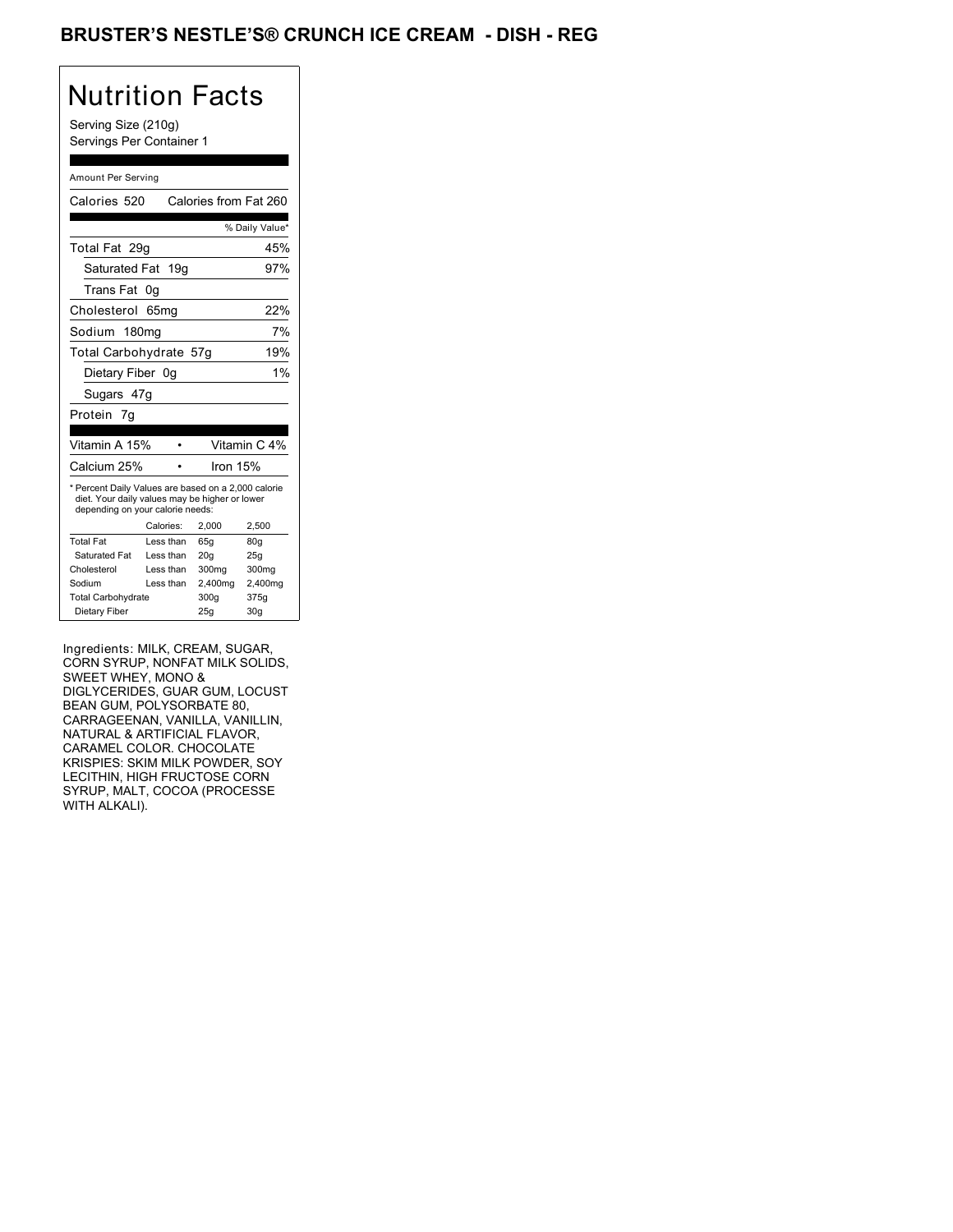## BRUSTER'S NESTLE'S® CRUNCH ICE CREAM - DISH - LG

# Nutrition Facts

Serving Size (280g) Servings Per Container 1

#### Amount Per Serving

| Calories 690                                                                                                                              |           | Calories from Fat 350 |                |
|-------------------------------------------------------------------------------------------------------------------------------------------|-----------|-----------------------|----------------|
|                                                                                                                                           |           |                       | % Daily Value* |
| Total Fat 39q                                                                                                                             |           |                       | 60%            |
| Saturated Fat 26g                                                                                                                         |           |                       | 129%           |
| Trans Fat                                                                                                                                 | 0g        |                       |                |
| Cholesterol 90mg                                                                                                                          |           |                       | 30%            |
| Sodium 240mg                                                                                                                              |           |                       | 10%            |
| Total Carbohydrate 76g                                                                                                                    |           |                       | 25%            |
| Dietary Fiber 0q                                                                                                                          |           |                       | 2%             |
| Sugars 63g                                                                                                                                |           |                       |                |
| Protein<br>9q                                                                                                                             |           |                       |                |
|                                                                                                                                           |           |                       |                |
| Vitamin A 20%                                                                                                                             |           |                       | Vitamin C 6%   |
| Calcium 30%                                                                                                                               |           | Iron $20%$            |                |
| * Percent Daily Values are based on a 2,000 calorie<br>diet. Your daily values may be higher or lower<br>depending on your calorie needs: |           |                       |                |
|                                                                                                                                           | Calories: | 2.000                 | 2.500          |
| <b>Total Fat</b>                                                                                                                          | Less than | 65q                   | 80q            |
| Saturated Fat                                                                                                                             | Less than | 20q                   | 25q            |
| Cholesterol                                                                                                                               | Less than | 300mg                 | 300mg          |
| Sodium                                                                                                                                    | Less than | 2,400mg               | 2,400mg        |
| <b>Total Carbohydrate</b>                                                                                                                 |           | 300g                  | 375g           |
| Dietary Fiber                                                                                                                             |           | 25q                   | 30q            |

Ingredients: MILK, CREAM, SUGAR, CORN SYRUP, NONFAT MILK SOLIDS, SWEET WHEY, MONO & DIGLYCERIDES, GUAR GUM, LOCUST BEAN GUM, POLYSORBATE 80, CARRAGEENAN, VANILLA, VANILLIN, NATURAL & ARTIFICIAL FLAVOR, CARAMEL COLOR. CHOCOLATE KRISPIES: SKIM MILK POWDER, SOY LECITHIN, HIGH FRUCTOSE CORN SYRUP, MALT, COCOA (PROCESSE WITH ALKALI).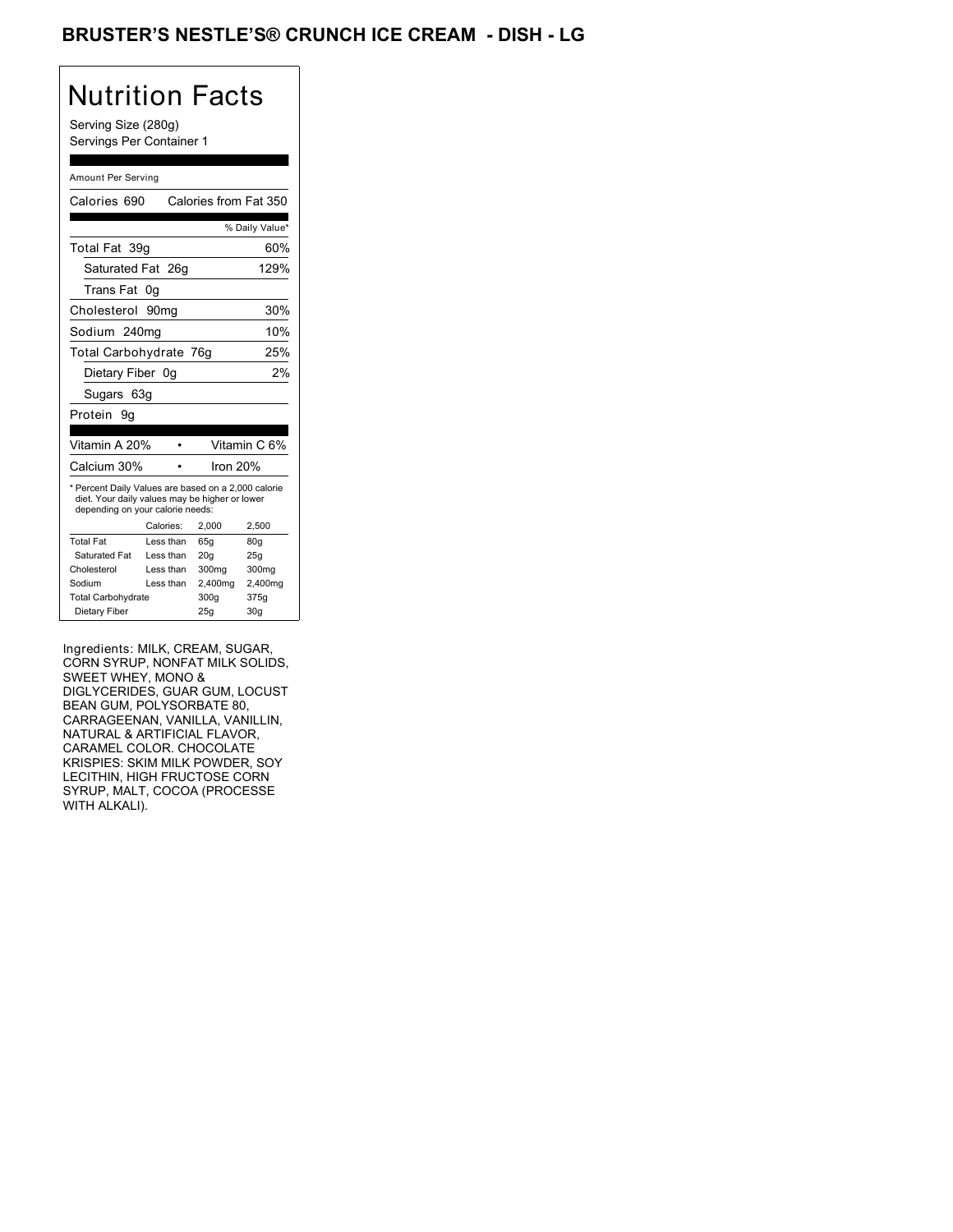### BRUSTER'S NESTLE'S® CRUNCH ICE CREAM - SUGAR CONE - SM

## Nutrition Facts

Serving Size (153g) Servings Per Container 1

### Amount Per Serving

| Calories 400                                                 |  | Calories from Fat 180 |
|--------------------------------------------------------------|--|-----------------------|
|                                                              |  | % Daily Value*        |
| Total Fat 20g                                                |  | 30%                   |
| Saturated Fat 13g                                            |  | 65%                   |
| Trans Fat 0q                                                 |  |                       |
| Cholesterol 45mg                                             |  | 15%                   |
| Sodium 140mg                                                 |  | 6%                    |
| Total Carbohydrate 50g                                       |  | 17%                   |
| Dietary Fiber 0g                                             |  | $1\%$                 |
| Sugars 35g                                                   |  |                       |
| Protein 5q                                                   |  |                       |
| Vitamin A 10%                                                |  | Vitamin C 2%          |
| Calcium 20%                                                  |  | Iron 10%              |
| * Percent Daily Values are based on a 2,000 calorie<br>diet. |  |                       |

Ingredients: MILK, CREAM, SUGAR, CORN SYRUP, NONFAT MILK SOLIDS, SWEET WHEY, MONO & DIGLYCERIDES, GUAR GUM, LOCUST BEAN GUM, POLYSORBATE 80, CARRAGEENAN, VANILLA, VANILLIN, NATURAL & ARTIFICIAL FLAVOR, CARAMEL COLOR. CHOCOLATE KRISPIES: SKIM MILK POWDER, SOY LECITHIN, HIGH FRUCTOSE CORN SYRUP, MALT, COCOA (PROCESSE WITH ALKALI). SUGAR CONE: ENRICHED WHEAT FLOUR (ENRICHED WITH NIACIN, REDUCED IRON, THIAMIN MONONITRATE, RIBOFLAVIN, FOLIC ACID), TAPIOCA FLOUR, SUGAR, VEGETABLE SHORTENING (SOYBEAN AND/OR CANOLA OIL, MODIFIED PALM OIL, SOY LECITHIN, AND/OR PARTIALLY HYDROGENATED SOYBEAN OIL), OAT FIBER AND/OR VEGETABLE FIBER, SALT, CARAMEL COLOR, ARTIFICIAL FLAVOR, SOY LECITHIN.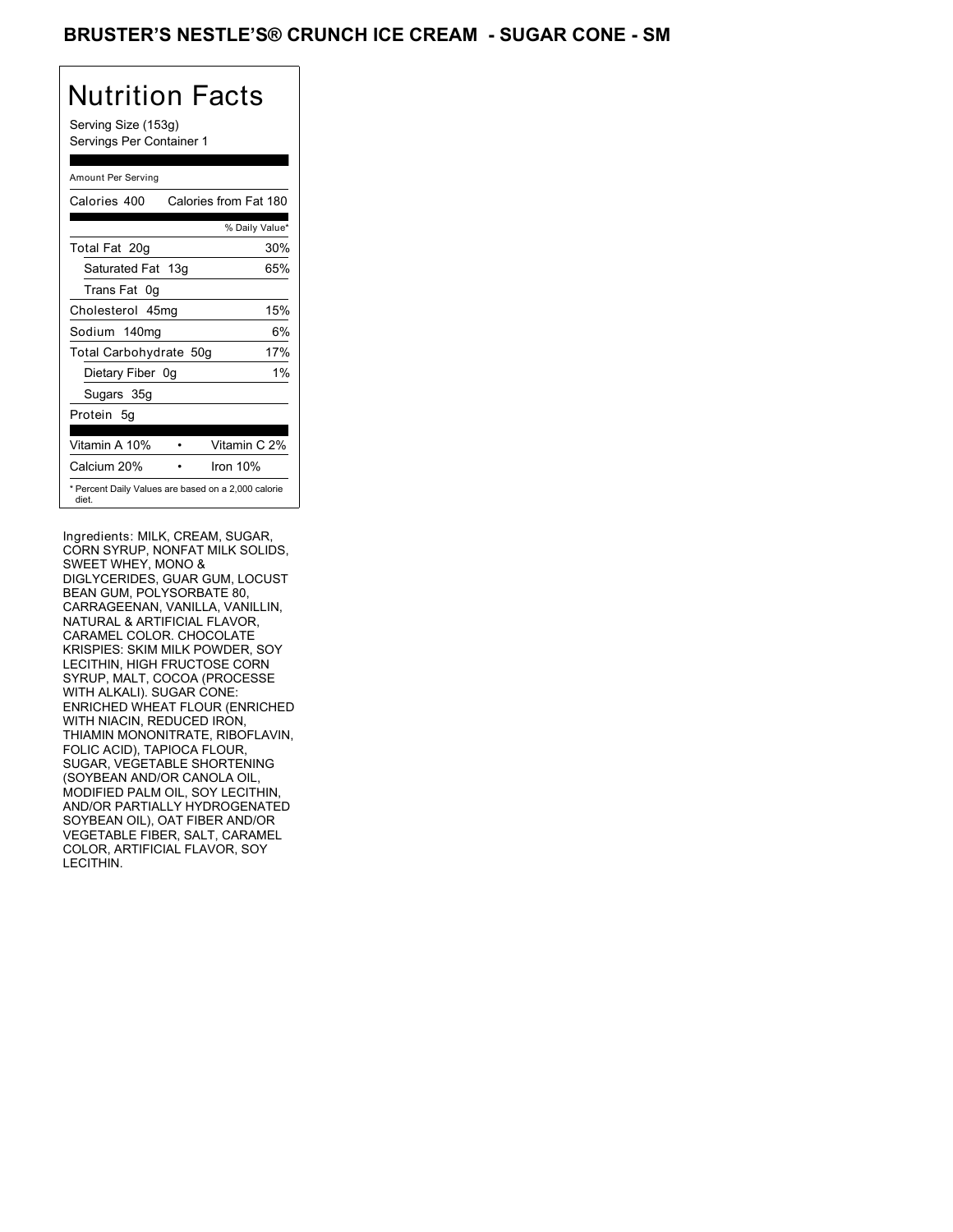### BRUSTER'S NESTLE'S® CRUNCH ICE CREAM - SUGAR CONE - REG

## Nutrition Facts

Serving Size (223g) Servings Per Container 1

### Amount Per Serving

| Calories 570           | Calories from Fat 270                               |
|------------------------|-----------------------------------------------------|
|                        | % Daily Value*                                      |
| Total Fat 30g          | 46%                                                 |
| Saturated Fat 19g      | 97%                                                 |
| Trans Fat 0q           |                                                     |
| Cholesterol 65mg       | 22%                                                 |
| Sodium 200mg           | 8%                                                  |
| Total Carbohydrate 69g | 23%                                                 |
| Dietary Fiber 0g       | $1\%$                                               |
| Sugars 50g             |                                                     |
| Protein 7g             |                                                     |
|                        |                                                     |
| Vitamin A 15%          | Vitamin C 4%                                        |
| Calcium 25%            | Iron 15%                                            |
| diet.                  | * Percent Daily Values are based on a 2,000 calorie |

Ingredients: MILK, CREAM, SUGAR, CORN SYRUP, NONFAT MILK SOLIDS, SWEET WHEY, MONO & DIGLYCERIDES, GUAR GUM, LOCUST BEAN GUM, POLYSORBATE 80, CARRAGEENAN, VANILLA, VANILLIN, NATURAL & ARTIFICIAL FLAVOR, CARAMEL COLOR. CHOCOLATE KRISPIES: SKIM MILK POWDER, SOY LECITHIN, HIGH FRUCTOSE CORN SYRUP, MALT, COCOA (PROCESSE WITH ALKALI). SUGAR CONE: ENRICHED WHEAT FLOUR (ENRICHED WITH NIACIN, REDUCED IRON, THIAMIN MONONITRATE, RIBOFLAVIN, FOLIC ACID), TAPIOCA FLOUR, SUGAR, VEGETABLE SHORTENING (SOYBEAN AND/OR CANOLA OIL, MODIFIED PALM OIL, SOY LECITHIN, AND/OR PARTIALLY HYDROGENATED SOYBEAN OIL), OAT FIBER AND/OR VEGETABLE FIBER, SALT, CARAMEL COLOR, ARTIFICIAL FLAVOR, SOY LECITHIN.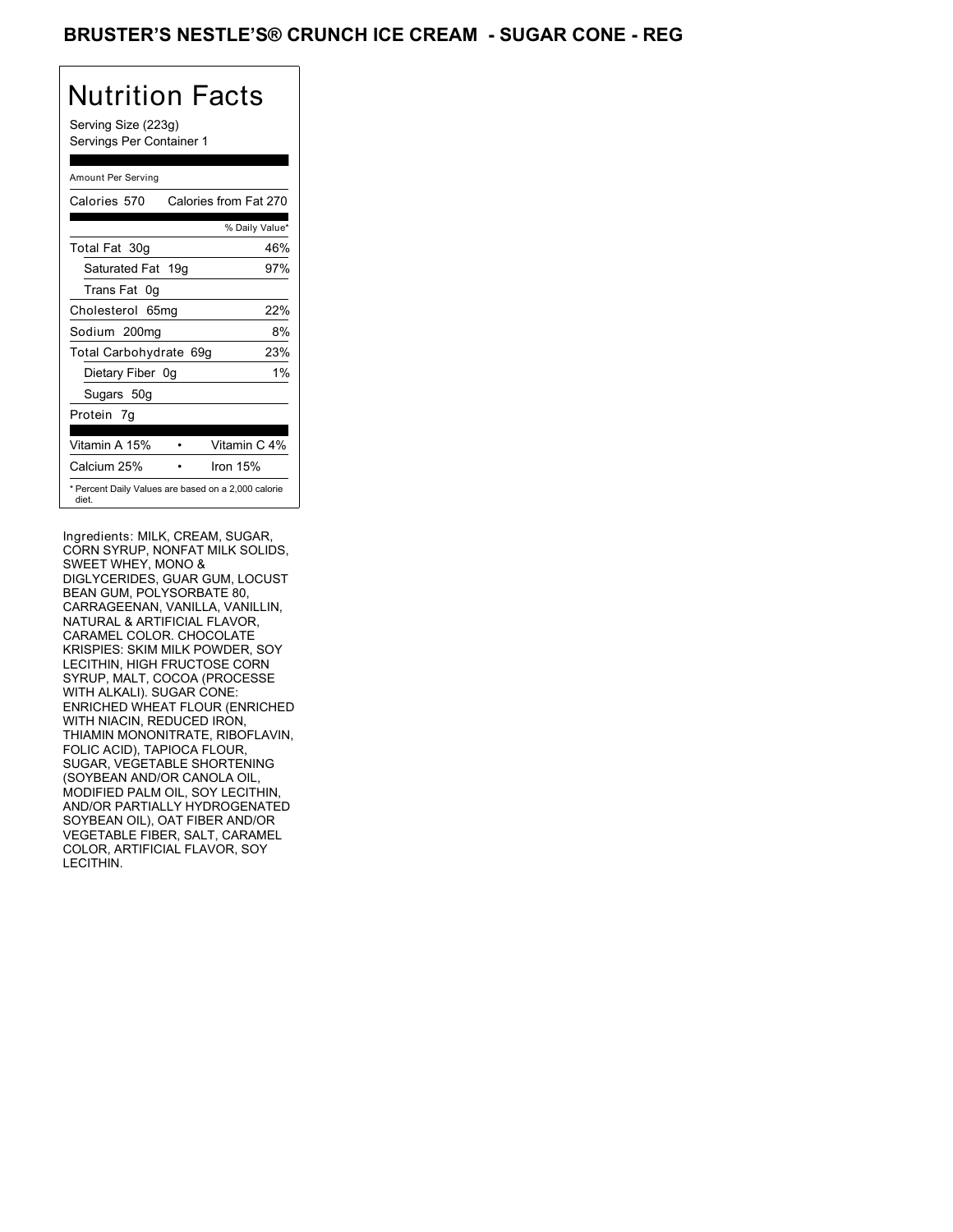### BRUSTER'S NESTLE'S® CRUNCH ICE CREAM - SUGAR CONE - LG

## Nutrition Facts

Serving Size (293g) Servings Per Container 1

### Amount Per Serving

| Calories 750           | Calories from Fat 350                               |
|------------------------|-----------------------------------------------------|
|                        | % Daily Value*                                      |
| Total Fat 39q          | 61%                                                 |
| Saturated Fat 26g      | 129%                                                |
| Trans Fat 0q           |                                                     |
| Cholesterol 90mg       | 30%                                                 |
| Sodium 260mg           | 11%                                                 |
| Total Carbohydrate 88g | 29%                                                 |
| Dietary Fiber 0g       | 2%                                                  |
| Sugars 66g             |                                                     |
| Protein 10g            |                                                     |
| Vitamin A 20%          | Vitamin C 6%                                        |
| Calcium 35%            | Iron 20%                                            |
| diet.                  | * Percent Daily Values are based on a 2,000 calorie |

Ingredients: MILK, CREAM, SUGAR, CORN SYRUP, NONFAT MILK SOLIDS, SWEET WHEY, MONO & DIGLYCERIDES, GUAR GUM, LOCUST BEAN GUM, POLYSORBATE 80, CARRAGEENAN, VANILLA, VANILLIN, NATURAL & ARTIFICIAL FLAVOR, CARAMEL COLOR. CHOCOLATE KRISPIES: SKIM MILK POWDER, SOY LECITHIN, HIGH FRUCTOSE CORN SYRUP, MALT, COCOA (PROCESSE WITH ALKALI). SUGAR CONE: ENRICHED WHEAT FLOUR (ENRICHED WITH NIACIN, REDUCED IRON, THIAMIN MONONITRATE, RIBOFLAVIN, FOLIC ACID), TAPIOCA FLOUR, SUGAR, VEGETABLE SHORTENING (SOYBEAN AND/OR CANOLA OIL, MODIFIED PALM OIL, SOY LECITHIN, AND/OR PARTIALLY HYDROGENATED SOYBEAN OIL), OAT FIBER AND/OR VEGETABLE FIBER, SALT, CARAMEL COLOR, ARTIFICIAL FLAVOR, SOY LECITHIN.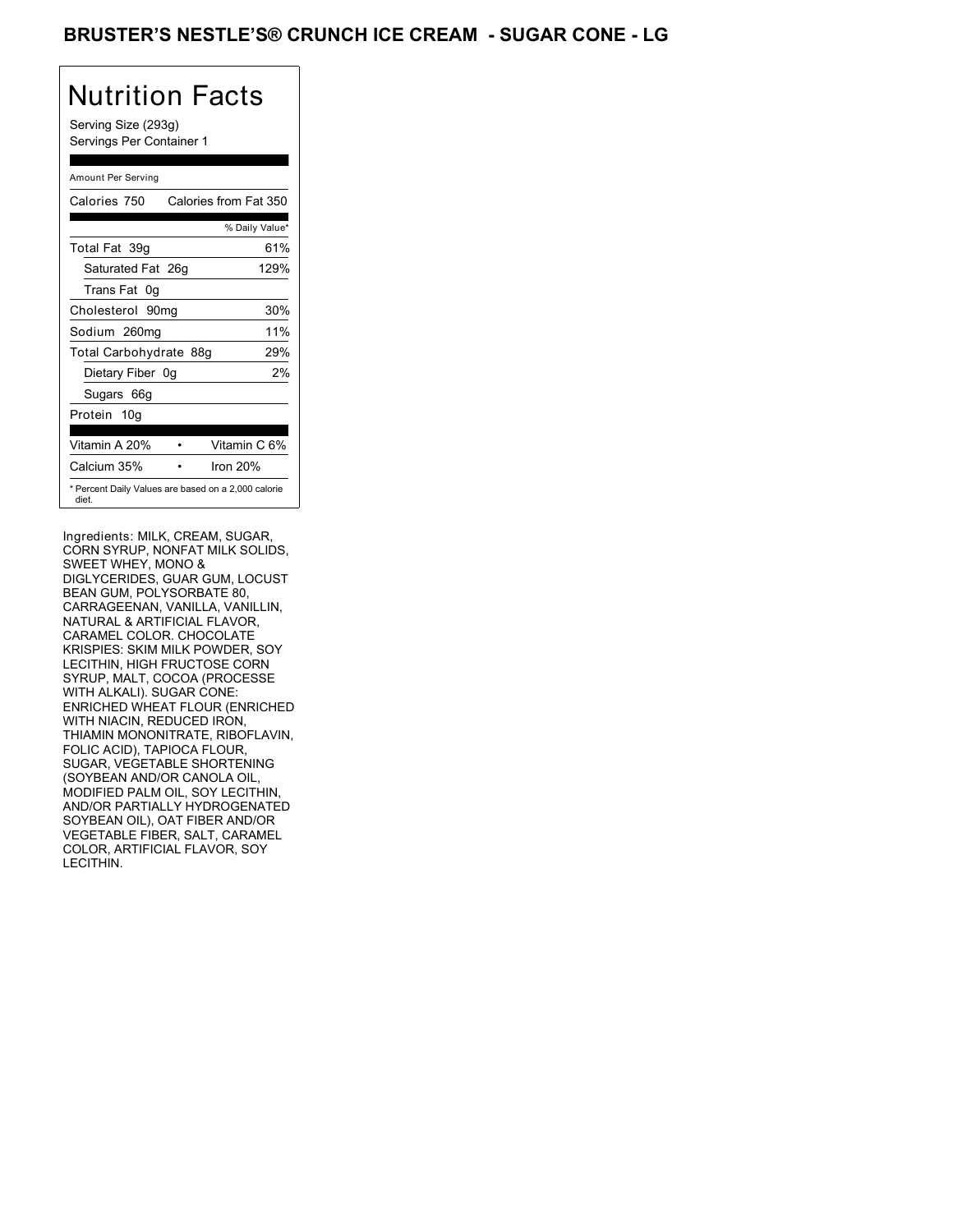## BRUSTER'S NESTLE'S® CRUNCH ICE CREAM **- CAKE CONE - SM**

# Nutrition Facts

Serving Size (146g) Servings Per Container 1

### Amount Per Serving

| Calories 370                                                 | Calories from Fat 180 |
|--------------------------------------------------------------|-----------------------|
|                                                              | % Daily Value*        |
| Total Fat 20g                                                | 30%                   |
| Saturated Fat 13g                                            | 65%                   |
| Trans Fat 0q                                                 |                       |
| Cholesterol 45mg                                             | 15%                   |
| Sodium 130mg                                                 | 5%                    |
| Total Carbohydrate 43g                                       | 14%                   |
| Dietary Fiber 0g                                             | $1\%$                 |
| Sugars 32g                                                   |                       |
| Protein 5q                                                   |                       |
| Vitamin A 10%                                                | Vitamin C 2%          |
| Calcium 15%                                                  | Iron $10%$            |
| * Percent Daily Values are based on a 2,000 calorie<br>diet. |                       |

Ingredients: MILK, CREAM, SUGAR, CORN SYRUP, NONFAT MILK SOLIDS, SWEET WHEY, MONO & DIGLYCERIDES, GUAR GUM, LOCUST BEAN GUM, POLYSORBATE 80, CARRAGEENAN, VANILLA, VANILLIN, NATURAL & ARTIFICIAL FLAVOR, CARAMEL COLOR. CHOCOLATE KRISPIES: SKIM MILK POWDER, SOY LECITHIN, HIGH FRUCTOSE CORN SYRUP, MALT, COCOA (PROCESSE WITH ALKALI). CAKE CONE: ENRICHED WHEAT FLOUR (ENRICHED WITH NIACIN, REDUCED IRON, THIAMIN MONONITRATE, RIBOFLAVIN, FOLIC ACID), TAPIOCA FLOUR, SUGAR, VEGETABLE OIL SHORTENING (SOYBEAN AND/OR CANOLA OIL, MODIFIED PALM OIL, SOY LECITHIN, AND/OR PARTIALLY HYDROGENATED SOYBEAN OIL), LEAVENING (SODIUM BICARBONATE, AMMONIUM BICARBONATE), SALT, NATURAL FLAVOR, ANNATTO (VEGETABLE COLOR).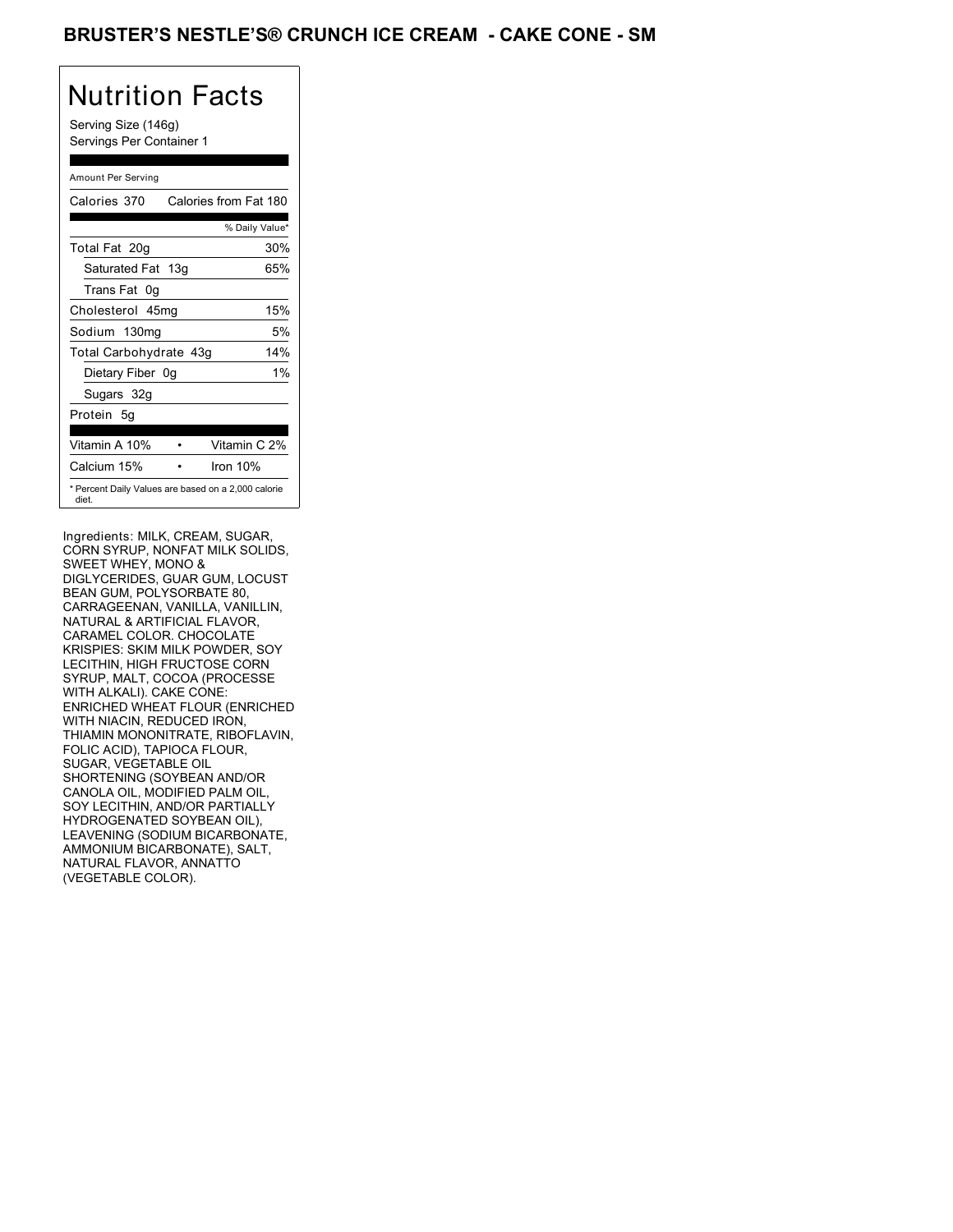## BRUSTER'S NESTLE'S® CRUNCH ICE CREAM - CAKE CONE - REG

# Nutrition Facts

Serving Size (216g) Servings Per Container 1

### Amount Per Serving

| Calories 540                                                 | Calories from Fat 270 |
|--------------------------------------------------------------|-----------------------|
|                                                              | % Daily Value*        |
| Total Fat 29g                                                | 45%                   |
| Saturated Fat 19g                                            | 97%                   |
| Trans Fat 0q                                                 |                       |
| Cholesterol 65mg                                             | 22%                   |
| Sodium 190mg                                                 | 8%                    |
| Total Carbohydrate 62g                                       | 21%                   |
| Dietary Fiber 0g                                             | $1\%$                 |
| Sugars 47g                                                   |                       |
| Protein 7q                                                   |                       |
| Vitamin A 15%                                                | Vitamin C 4%          |
| Calcium 25%                                                  | Iron $15%$            |
| * Percent Daily Values are based on a 2,000 calorie<br>diet. |                       |

Ingredients: MILK, CREAM, SUGAR, CORN SYRUP, NONFAT MILK SOLIDS, SWEET WHEY, MONO & DIGLYCERIDES, GUAR GUM, LOCUST BEAN GUM, POLYSORBATE 80, CARRAGEENAN, VANILLA, VANILLIN, NATURAL & ARTIFICIAL FLAVOR, CARAMEL COLOR. CHOCOLATE KRISPIES: SKIM MILK POWDER, SOY LECITHIN, HIGH FRUCTOSE CORN SYRUP, MALT, COCOA (PROCESSE WITH ALKALI). CAKE CONE: ENRICHED WHEAT FLOUR (ENRICHED WITH NIACIN, REDUCED IRON, THIAMIN MONONITRATE, RIBOFLAVIN, FOLIC ACID), TAPIOCA FLOUR, SUGAR, VEGETABLE OIL SHORTENING (SOYBEAN AND/OR CANOLA OIL, MODIFIED PALM OIL, SOY LECITHIN, AND/OR PARTIALLY HYDROGENATED SOYBEAN OIL), LEAVENING (SODIUM BICARBONATE, AMMONIUM BICARBONATE), SALT, NATURAL FLAVOR, ANNATTO (VEGETABLE COLOR).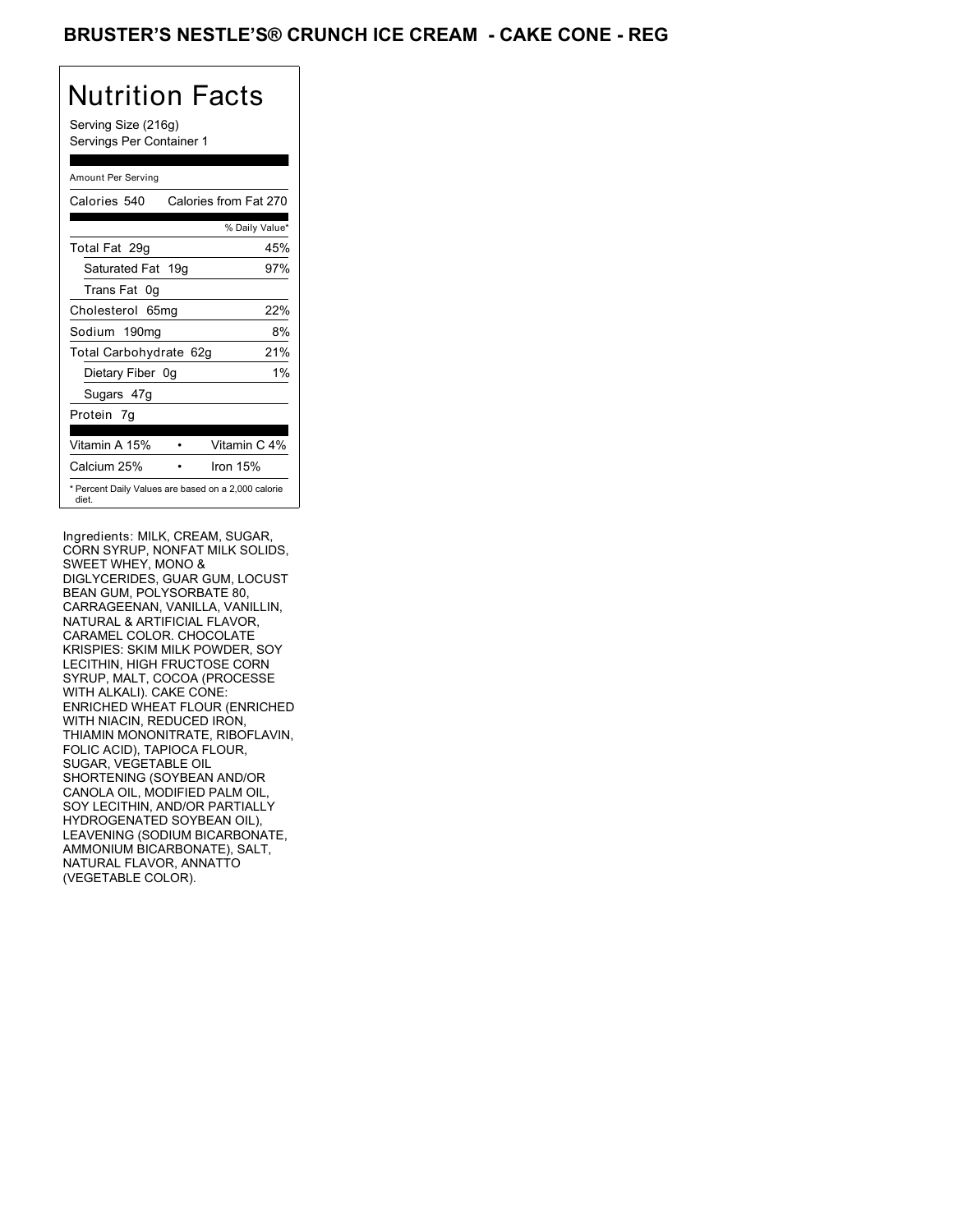## BRUSTER'S NESTLE'S® CRUNCH ICE CREAM - CAKE CONE - LG

# Nutrition Facts

Serving Size (286g) Servings Per Container 1

### Amount Per Serving

| Calories 720                                                 | Calories from Fat 350 |
|--------------------------------------------------------------|-----------------------|
|                                                              | % Daily Value*        |
| Total Fat 39q                                                | 60%                   |
| Saturated Fat 26g                                            | 129%                  |
| Trans Fat 0q                                                 |                       |
| Cholesterol 90mg                                             | 30%                   |
| Sodium 250mg                                                 | 10%                   |
| Total Carbohydrate 81g                                       | 27%                   |
| Dietary Fiber 0g                                             | 2%                    |
| Sugars 63g                                                   |                       |
| Protein 10q                                                  |                       |
| Vitamin A 20%                                                | Vitamin C 6%          |
|                                                              |                       |
| Calcium 30%                                                  | Iron $20%$            |
| * Percent Daily Values are based on a 2,000 calorie<br>diet. |                       |

Ingredients: MILK, CREAM, SUGAR, CORN SYRUP, NONFAT MILK SOLIDS, SWEET WHEY, MONO & DIGLYCERIDES, GUAR GUM, LOCUST BEAN GUM, POLYSORBATE 80, CARRAGEENAN, VANILLA, VANILLIN, NATURAL & ARTIFICIAL FLAVOR, CARAMEL COLOR. CHOCOLATE KRISPIES: SKIM MILK POWDER, SOY LECITHIN, HIGH FRUCTOSE CORN SYRUP, MALT, COCOA (PROCESSE WITH ALKALI). CAKE CONE: ENRICHED WHEAT FLOUR (ENRICHED WITH NIACIN, REDUCED IRON, THIAMIN MONONITRATE, RIBOFLAVIN, FOLIC ACID), TAPIOCA FLOUR, SUGAR, VEGETABLE OIL SHORTENING (SOYBEAN AND/OR CANOLA OIL, MODIFIED PALM OIL, SOY LECITHIN, AND/OR PARTIALLY HYDROGENATED SOYBEAN OIL), LEAVENING (SODIUM BICARBONATE, AMMONIUM BICARBONATE), SALT, NATURAL FLAVOR, ANNATTO (VEGETABLE COLOR).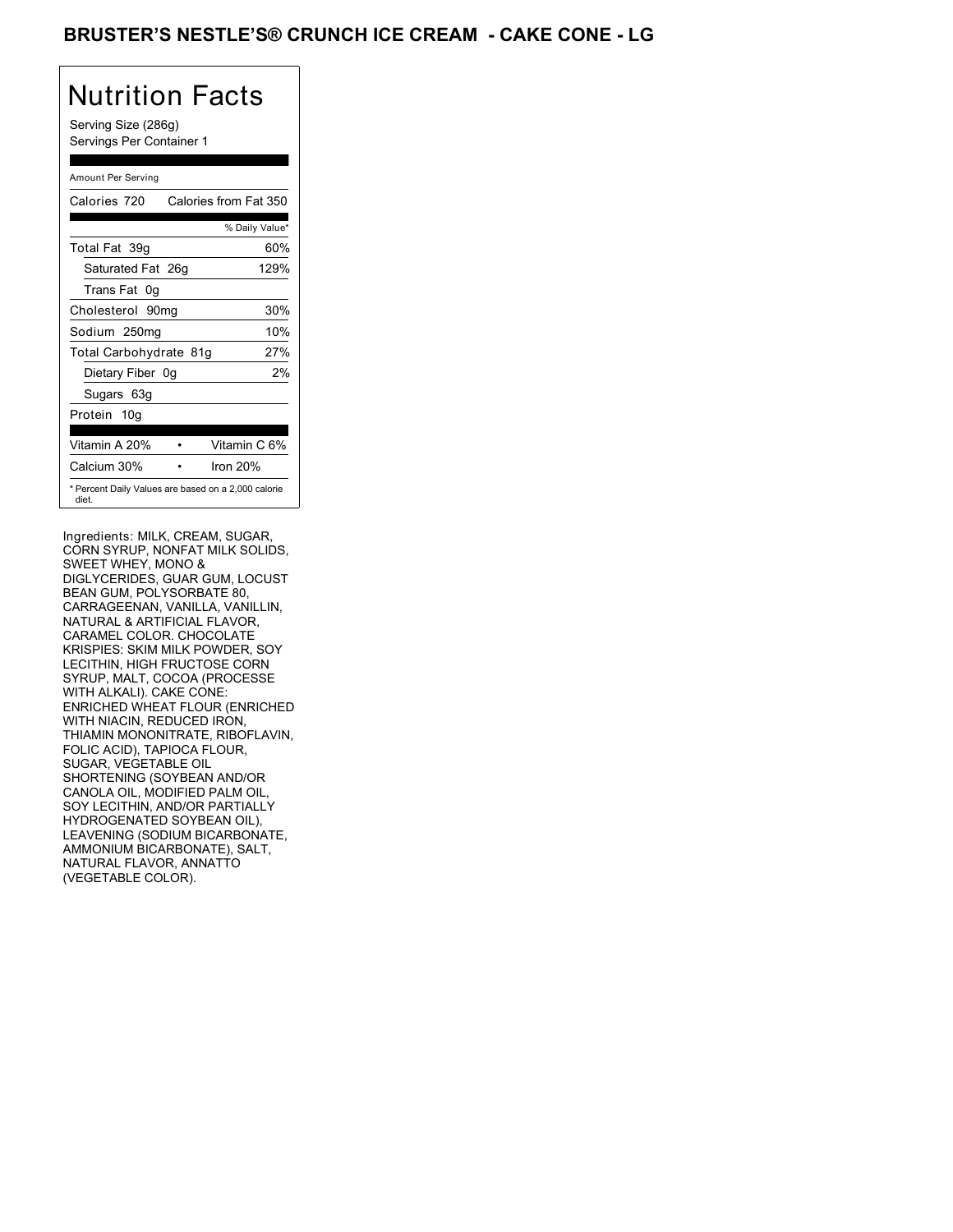### BRUSTER'S NESTLE'S® CRUNCH ICE CREAM - WAFFLE CONE - SM

# Nutrition Facts

Serving Size (170g) Servings Per Container 1

### Amount Per Serving

| Calories 470                                                 | Calories from Fat 200 |
|--------------------------------------------------------------|-----------------------|
|                                                              | % Daily Value*        |
| Total Fat 23g                                                | 35%                   |
| Saturated Fat 14g                                            | 69%                   |
| Trans Fat 0q                                                 |                       |
| Cholesterol 50mg                                             | 17%                   |
| Sodium 120mg                                                 | 5%                    |
| Total Carbohydrate 61g                                       | 20%                   |
| Dietary Fiber 0g                                             | $1\%$                 |
| Sugars 42g                                                   |                       |
| Protein 6q                                                   |                       |
| Vitamin A 10%                                                | Vitamin C 2%          |
| Calcium 15%                                                  | Iron $10%$            |
| * Percent Daily Values are based on a 2,000 calorie<br>diet. |                       |

Ingredients: MILK, CREAM, SUGAR, CORN SYRUP, NONFAT MILK SOLIDS, SWEET WHEY, MONO & DIGLYCERIDES, GUAR GUM, LOCUST BEAN GUM, POLYSORBATE 80, CARRAGEENAN, VANILLA, VANILLIN, NATURAL & ARTIFICIAL FLAVOR, CARAMEL COLOR. CHOCOLATE KRISPIES: SKIM MILK POWDER, SOY LECITHIN, HIGH FRUCTOSE CORN SYRUP, MALT, COCOA (PROCESSE WITH ALKALI). WAFFLE CONE: ENRICHED BLEACHED WHEAT FLOUR (ENRICHED WITH NIACIN, REDUCED IRON, THIAMIN MONONITRATE, RIBOFLAVIN, FOLIC ACID), SUGAR, VEGETABLE SHORTENING (PARTIALLY HYDROGENATED SOYBEAN AND COTTONSEED OILS), WHOLE EGG, ARTIFICIAL FLAVOR (INCLUDING MALTODEXTRIN, MODIFIED CORNSTARCH, BUTTER, BUTTERMILK), DEXTROSE, SOY LECITHIN, ARTIFICIAL VANILLA FLAVOR.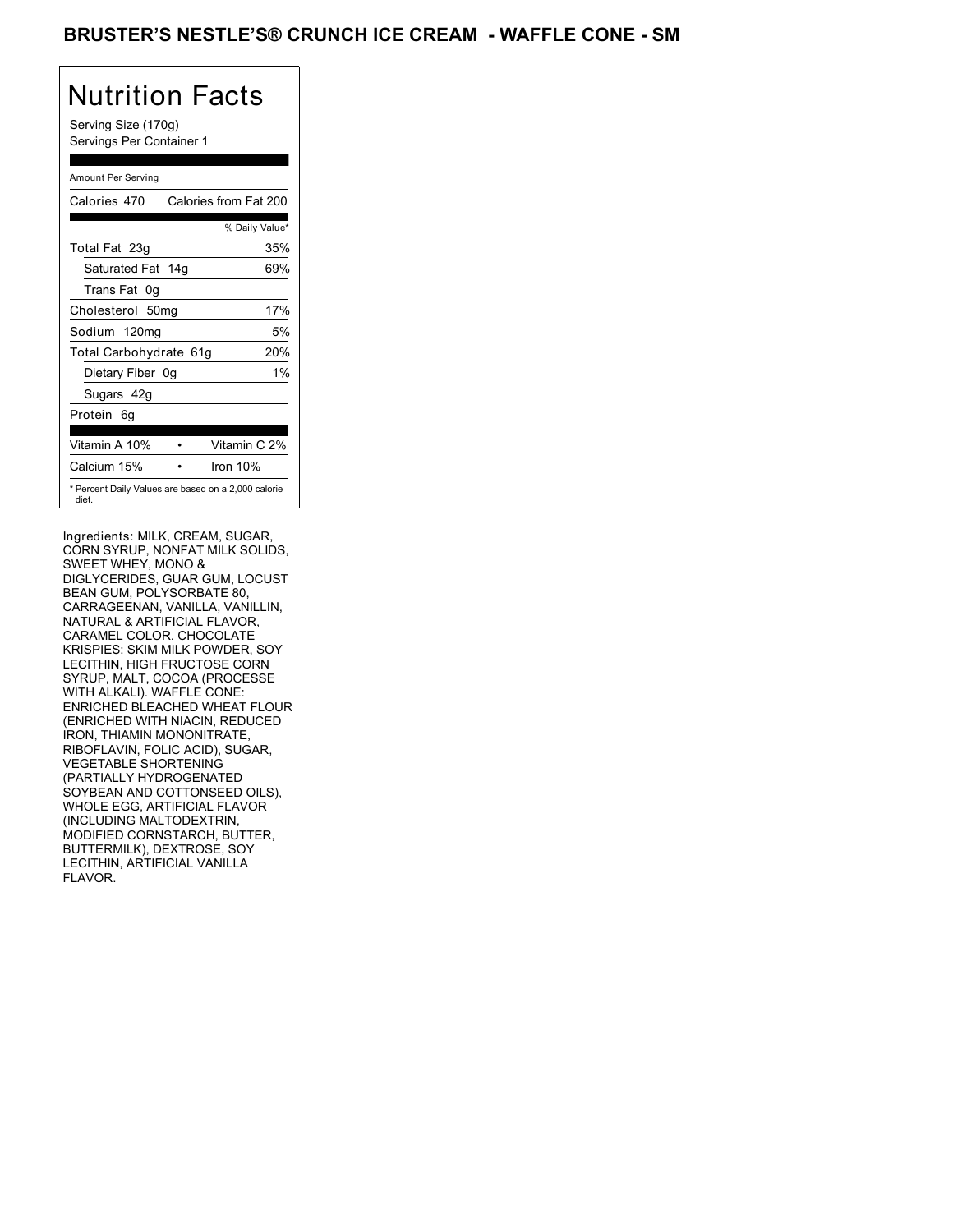## BRUSTER'S NESTLE'S® CRUNCH ICE CREAM - WAFFLE CONE - REG

# Nutrition Facts

Serving Size (240g) Servings Per Container 1

### Amount Per Serving

| Calories 650           | Calories from Fat 290                               |
|------------------------|-----------------------------------------------------|
|                        | % Daily Value*                                      |
| Total Fat 32g          | 50%                                                 |
| Saturated Fat 20g      | 101%                                                |
| Trans Fat 0q           |                                                     |
| Cholesterol 75mg       | 25%                                                 |
| Sodium 180mg           | 7%                                                  |
| Total Carbohydrate 80g | 27%                                                 |
| Dietary Fiber 0g       | $1\%$                                               |
| Sugars 57g             |                                                     |
| Protein 8q             |                                                     |
|                        |                                                     |
| Vitamin A 15%          | Vitamin C 4%                                        |
| Calcium 25%            | Iron 15%                                            |
| diet.                  | * Percent Daily Values are based on a 2,000 calorie |

Ingredients: MILK, CREAM, SUGAR, CORN SYRUP, NONFAT MILK SOLIDS, SWEET WHEY, MONO & DIGLYCERIDES, GUAR GUM, LOCUST BEAN GUM, POLYSORBATE 80, CARRAGEENAN, VANILLA, VANILLIN, NATURAL & ARTIFICIAL FLAVOR, CARAMEL COLOR. CHOCOLATE KRISPIES: SKIM MILK POWDER, SOY LECITHIN, HIGH FRUCTOSE CORN SYRUP, MALT, COCOA (PROCESSE WITH ALKALI). WAFFLE CONE: ENRICHED BLEACHED WHEAT FLOUR (ENRICHED WITH NIACIN, REDUCED IRON, THIAMIN MONONITRATE, RIBOFLAVIN, FOLIC ACID), SUGAR, VEGETABLE SHORTENING (PARTIALLY HYDROGENATED SOYBEAN AND COTTONSEED OILS), WHOLE EGG, ARTIFICIAL FLAVOR (INCLUDING MALTODEXTRIN, MODIFIED CORNSTARCH, BUTTER, BUTTERMILK), DEXTROSE, SOY LECITHIN, ARTIFICIAL VANILLA FLAVOR.